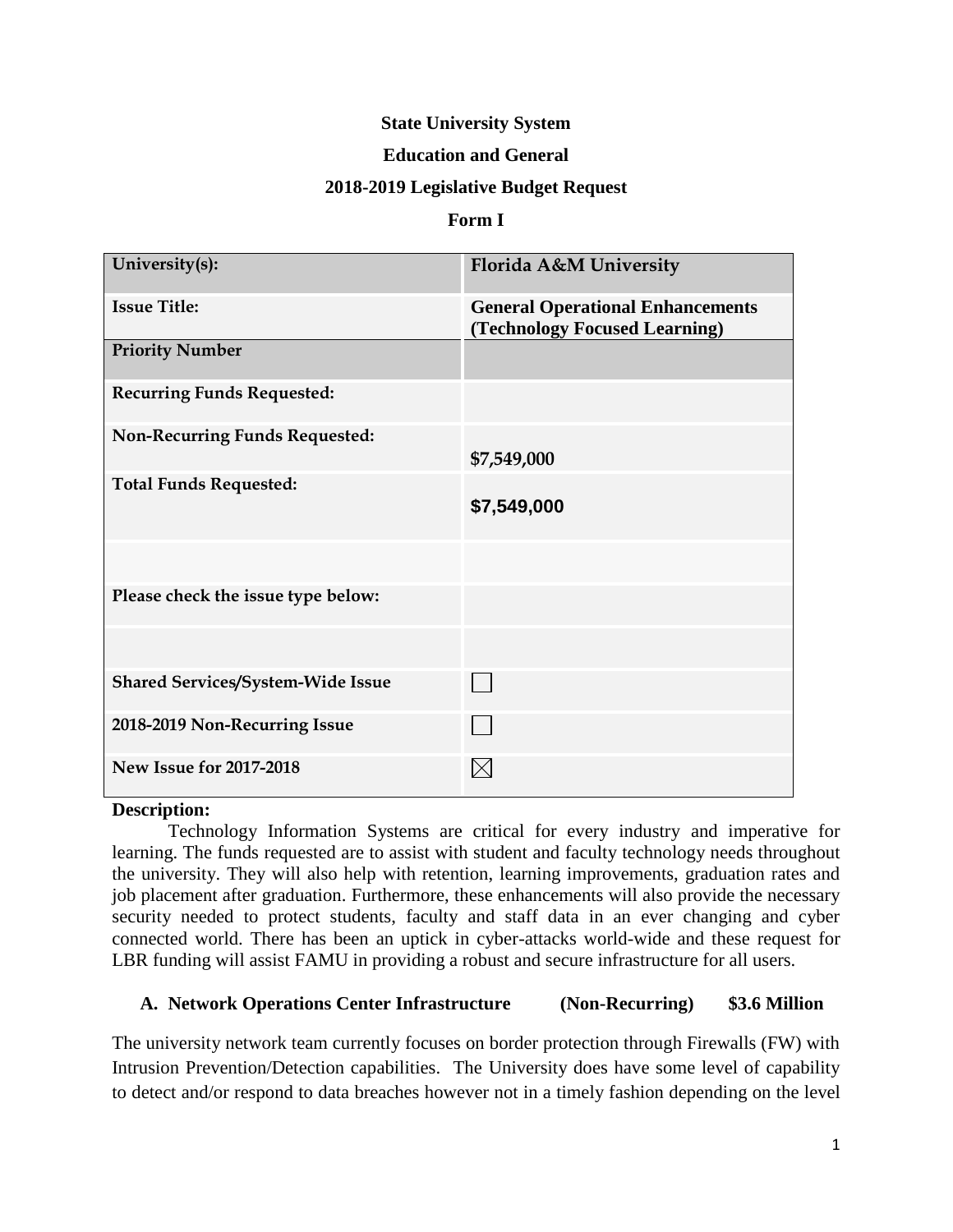of complexity of the breach. FAMU has outdated methodologies and equipment due to limited resources in both manpower and technology. There are no processes in place now to easily review suspicious activity and limited personnel to complete these reviews. In addition, there currently is no university wide endpoint management solution in place. There are pockets of loosely controlled IT infrastructure within the overall university enterprise system, which result in the threat of shadow IT vulnerabilities. FAMU is currently developing a plan to centralize most IT resources for better control and efficiency. The upgraded hardware/software will allow for a stronger security posture and controls for the university community. This upgrade will also increase internet bandwidth from 10gig to 100gig in the network operations center (NOC) allowing more bandwidth for large data driven applications and research capabilities. This legislative budget request directly impacts FAMU's strategic plan priority #5 (First-Class Business Infrastructure) by improving the core operations technology and strengthening internal controls.

#### **B. Disaster Recovery (On-Premises/Cloud) (Non-Recurring) \$1.5million**

Disaster Recovery is the process an organization uses to recover access to their applications, data, and/or hardware that are needed to continue the performance of normal, critical business functions after the event of either a natural disaster or a disaster caused by humans. This is critical and supports the business continuity and functions of the university and its resources in cases of extreme emergencies. FAMU has determined that a hybrid mix of On-premise and Cloud technology will fully protect all data and allow the university to continue serving students, faculty, and staff even during an emergency or outage. These services are critical to students and faculty as 24/7 access to technology is demanded. Currently on premise applications are not protected by a disaster plan, which makes the university vulnerable to data loss and access disruption to critical assets. Disaster recovery will directly support strategic priority #5 (First-Class Business Infrastructure) goal #3 Improve transparency and strengthen internal controls to improve compliance and support strategic decisions.

#### **C. Video conferencing Services (Non-Recurring) \$750,000**

FAMU has taken advantage of the use of technology in its teaching environments. Video conferencing has become extremely popular amongst students and faculty as it reduces the amount of travel needed by teaching remotely and it allows for recording of the lectures for viewing later. The current video infrastructure is oversubscribed and maxed out, it is also outdated and must be replaced by state-of-the-art video technology. Most of this equipment was purchased in 2012 and therefore is considered end-of-life in terms of technology years. This upgrade is imperative to the success of faculty teaching and student learning and increases student retention and success by making available current reliable technologies. This project supports Strategic Priority #2 (Excellent and Renowned Faculty) Goal #2 (Maintain and develop sustainable state-of-the art facilities that support the academic enterprise of the University) and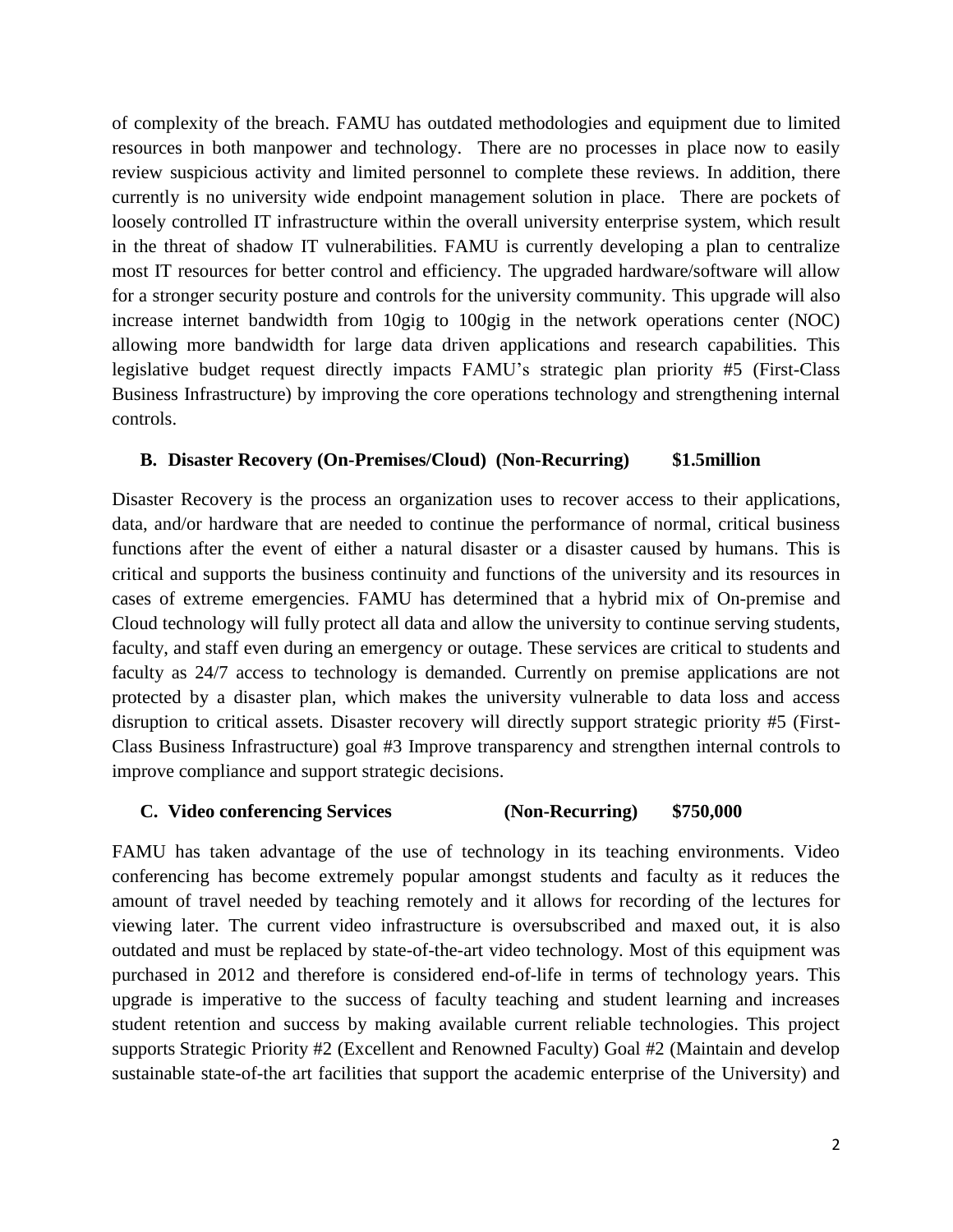Strategic Priority #5 (First-Class Business Infrastructure) Goal #5 (Leverage technology and establish a data-driven culture).

# **D. Data Analytics (Non-Recurring) \$260,000**

Data analytics will be used to determine trends amongst students, faculty, and university constituents to better serve their needs for success and interest in FAMU. Specific Information will be processed and then used to improve the Board of Governor's (BOG) performance funding matrix by directing resources to trending issues and needs. Data is extracted and categorized to identify and analyze behavioral data, predicative analytics, patterns, and techniques according to organizational requirements. Qualitative and Quantitative measurements of these patterns will provide critical information, which can be used to provide increased customer experience and assist with promoting the FAMU brand. This project touches strategic priorities #1 (Exceptional Student Experience) by collecting pertinent data that can be used to cater directly to students needs and wants. It also supports strategic priority #5 (First-Class Business Infrastructure) Goal #5 (Leverage technology and establish a data-driven culture) and Strategic Priority #6 (Outstanding Customer Experiences).

# **E. Teaching and Research building technology infrastructure upgrades**

# **(Non-Recurring) \$1,439,000**

This funding request will allow FAMU to replace legacy network switches that have reached end of life and are highly susceptible to failure. Most of this equipment was originally purchased when the initial buildings were built making the equipment at least ten years old or older in some cases. The upgrade would include state-or-art wireless (Wi-Fi) technology, new CAT6 cabling throughout entire buildings, industry standard communications closet enhancements, entrance security software and an efficient air conditioning system for all network closets.

The upgrade will also provide Gigabit access to all classrooms, offices and labs for better streams of video used for student tutorials, group studies and video conferences. This enhancement will provide dual 10 gigabit speed directly to the University's Network Backbone for increased bandwidth, security, and redundancy for teaching and research capabilities.

Students, Faculty, and FAMU constituents will benefit extremely by these upgrades, as it will provide technology used to connect and protect FAMU's Cyber presence. These efforts will also directly affect Performance funding goals by attracting top student talent to FAMU's historic programs and newly created technology focused STEM careers. This LBR directly supports strategic priority #1 (Exceptional Student Experience) Goal #5 (Strategically enhance campus instructional and research facilities) and Strategic priority #2 (Excellent and Renowned Faculty) Goal #2 (Maintain and develop sustainable state-of-the art facilities that support the academic enterprise of the university).